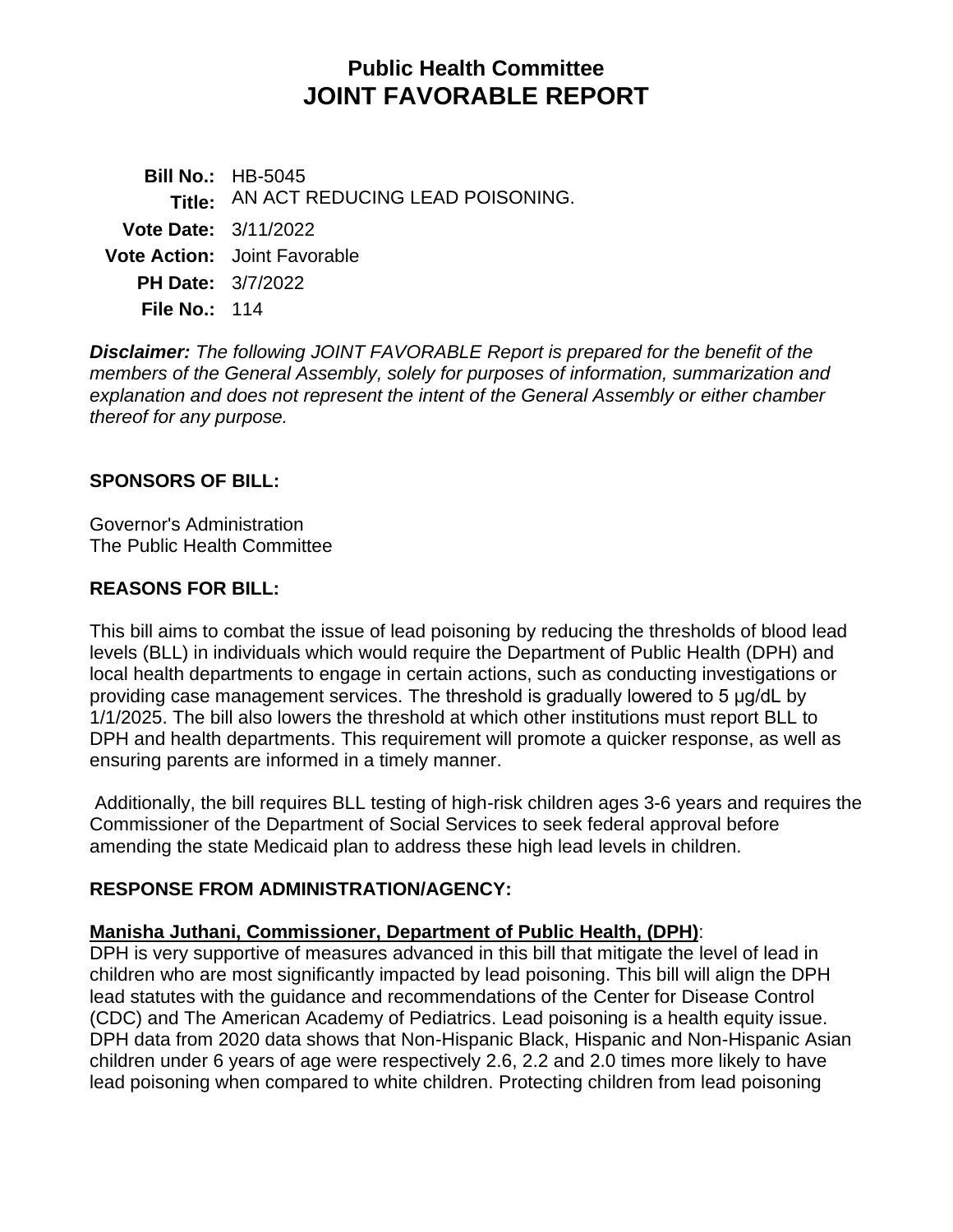requires engagement and collaboration from federal, state, territorial, and local health agencies, as well as homeowners, landlords, and clinical providers.

# **Deidre Gifford, Commissioner, Department of Social Services, (DSS)**:

DSS supports this bill because it will improve and expedite the detection of high lead levels and enable additional services to assist children and their families exposed to high lead levels. Section 4 of the bill directs DSS to explore the addition of services to Medicaid and the Children's Health Insurance Program (i.e., HUSKY B) to help address the health impacts of high blood lead levels for children served by these programs. DSS is evaluating coverage through the Medicaid program for additional services such as payment of case management and lead inspection services.

## **Victoria Veltri, Executive Director, Office of Health Strategy, (OHS)**:

OHS is in support of this bill. It will increase lead testing for young children, provide on-site inspections of children reported to exhibit this condition, advance reporting thresholds of lead levels within CDC guidelines, and provide the Commissioner of Social Services with the ability to seek federal authority to amend the Medicaid state plan to add services to address the impact of high blood lead levels on children's health. This bill strengthens testing, improves reporting guidelines, and allows the state to effectively address the harmful effects of lead poisoning on our children.

## **NATURE AND SOURCES OF SUPPORT:**

## **Luke Bronin, Mayor, City of Hartford**:

This bill will be of great benefit to the city of Hartford. 85% of housing units in Hartford were built before 1978, resulting in a high likelihood of the presence of lead. A portion of the additional funding allotted in the Governor's budget [\(HB 5037\)](https://cga.ct.gov/asp/cgabillstatus/cgabillstatus.asp?selBillType=Bill&which_year=2022&bill_num=5037) should be made available to support the hiring of staff necessary to effectively implement the provisions of this bill, including the increased number of parental notifications and time- intensive home inspections.

## **Maritza Bond, Director of Health, City of New Haven**:

This bill will help subsidize initiatives to make the places that children live in or frequent, safe from lead. The bill will not only put forth more stringent action triggers, but also support this mandate with funding. The average cost for a lead remediation or abatement is \$15,000 per unit notwithstanding the impact of the pandemic which has led to inflation, material shortages, and construction costs making abatement more prohibitive to property owners.

## **Aisling McGuckin, Director of Health, City of Waterbury**:

The proposed use of American Rescue Plan Act (ARPA) funds will augment our thriving Healthy Homes program to include addressing mold and asbestos abatement. Ms. McGuckin praises the Governor's proposal to include remediation costs for landlords since covering such costs will certainly speed up the process through which property owners and our city of renters can access needed services.

## **Ada Fenick, Commissioner, Commission on Women, Children, Seniors, Equity, and Opportunity, (CWCSEO)**:

The Commission is in strong support of the intent of the bill to lower the actionable level of blood lead levels to 3.5 µ/dL, a quantity which is recommended to capture the 2.5% of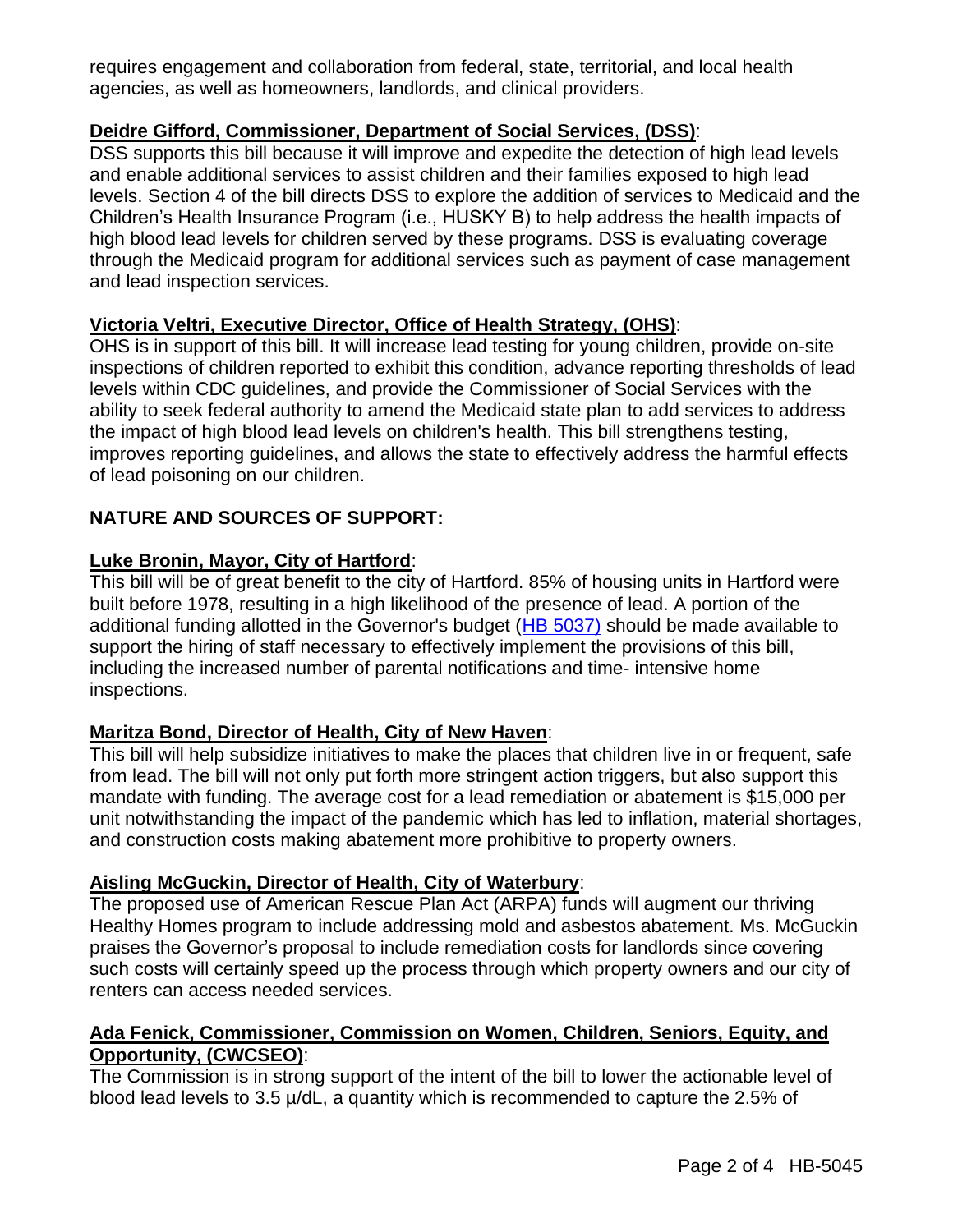children most impacted by lead poisoning. However, it is of limited value to conduct blood tests on typically developing 4–6-year-old children who are no longer at the stage of mouthing objects. Additionally, the Commission would like to emphasize the importance of flagging homes that have been previously noted to be sources of lead poisoning.

## **Patrice Sulik, Director of Health, North Central District Health Department**:

The department is willing to support the bill if it includes the adequate, sustainable funding that will be required. The funding will need to flow to all local health departments, including part-time health departments. While exploring Medicaid reimbursement for screening, lead investigations and targeted case management may have merit, immediate funding will be needed at the point of service to undertake the changes proposed by this bill.

# **Sandra Carbonari, M.D. FAAP, American Academy of Pediatrics, (AAP) -Connecticut Chapter**:

The AAP supports the change to lower the blood lead level reference to 3.5 d/l. Lowering the blood lead level expands the occurrence at which the local director of health is required to make an epidemiological investigation of the source causing the increased lead level. It also requires action be taken by the person responsible for the increase in the lead level to prevent further exposure to such poisoning.

## **Kimberly Clear-Sandor, Executive Director, CT Nurses Association**:

While this legislation does not prevent lead poisoning, it supports early identification of lead exposure. We ask you to consider specifically citing "nutrition support services" for children and pregnant woman identified with low levels of lead to the text in lines 178-180. Elevated lead levels are often associated with anemia indicating lower iron stores which would necessitate the need for calcium and iron in the diet. In addition, providing cleaning materials will also help eliminate a burden of cost.

## **Mike Muszynski, State & Federal Relations Manager, CT Conference of Municipalities, (CCM)**:

CCM supports this bill but requests ensuring that the state has a long-term funding solution to assist towns and cities in the efforts outlined in the bill. In addition, they would urge that the language related to a local public health official's capacity to "order remediation" include the authority to properly execute this requirement. CCM urges the committee to establish a sustainable funding source for local officials to properly execute these requirements.

## **Alison Weir, Policy Advocate, GLHA CLS and NHLAA (Legal Services Programs)**:

This is a matter of equity. Black children are poisoned at twice the rate of white children and Hispanic children at one and a half times the rate of white children. Yet just 13% of all children tested for lead in their blood in 2017 were Black, 26% were Hispanic, and 61% were white. Under the current law and practice, if a child has a blood lead level of 5 to 14 milligrams, the local health official is only required to notify the parents or send them educational materials about the dangers of lead. It is time for the state to take a more active role in addressing this problem.